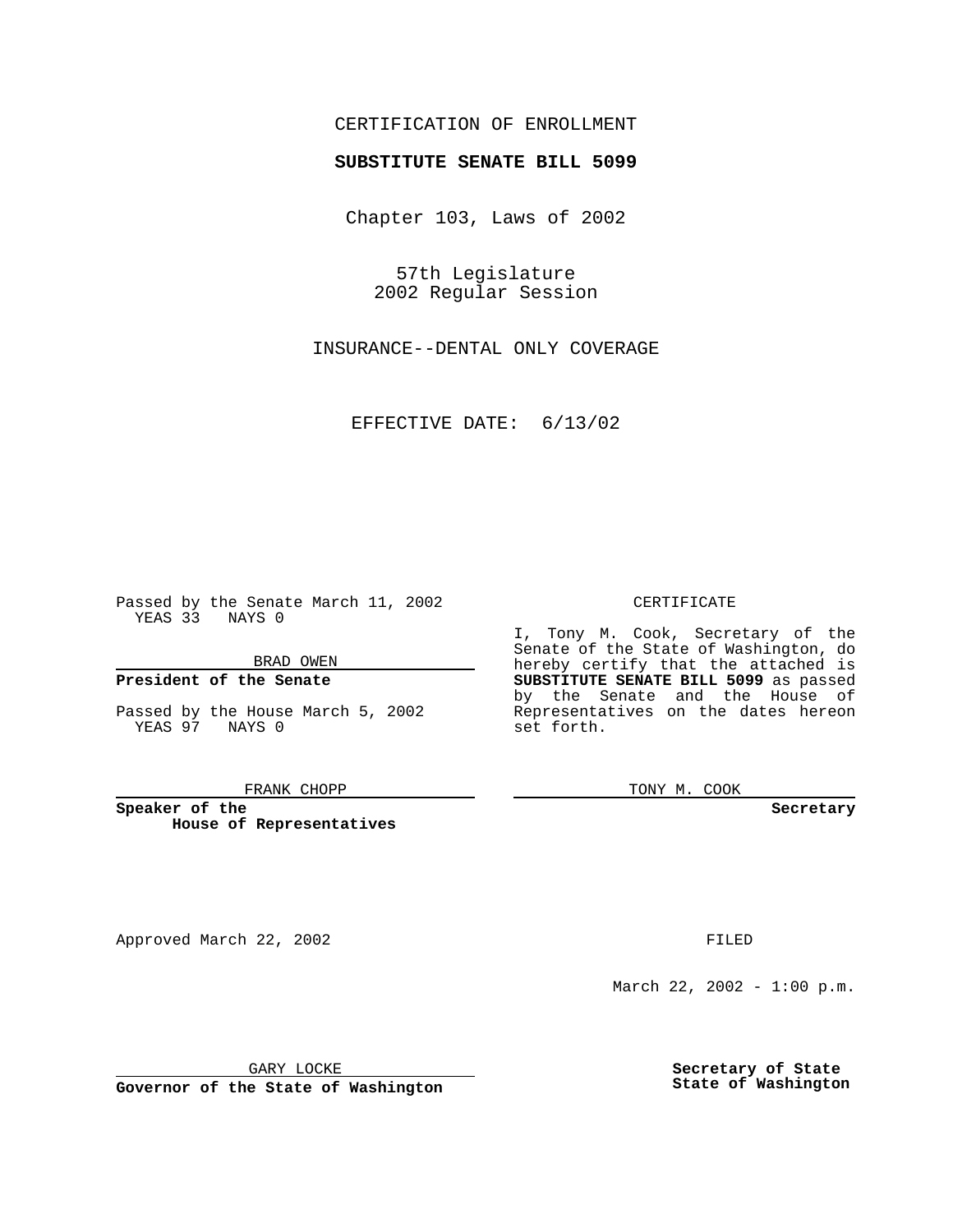## **SUBSTITUTE SENATE BILL 5099** \_\_\_\_\_\_\_\_\_\_\_\_\_\_\_\_\_\_\_\_\_\_\_\_\_\_\_\_\_\_\_\_\_\_\_\_\_\_\_\_\_\_\_\_\_

\_\_\_\_\_\_\_\_\_\_\_\_\_\_\_\_\_\_\_\_\_\_\_\_\_\_\_\_\_\_\_\_\_\_\_\_\_\_\_\_\_\_\_\_\_

AS AMENDED BY THE HOUSE

Passed Legislature - 2002 Regular Session

### **State of Washington 57th Legislature 2001 Regular Session**

**By** Senate Committee on Health & Long-Term Care (originally sponsored by Senators Winsley and Thibaudeau)

READ FIRST TIME 02/16/01.

1 AN ACT Relating to the designation of licensed dental directors by 2 carriers offering dental only coverage; and amending RCW 48.43.540.

3 BE IT ENACTED BY THE LEGISLATURE OF THE STATE OF WASHINGTON:

4 **Sec. 1.** RCW 48.43.540 and 2000 c 5 s 13 are each amended to read 5 as follows:

 Any carrier that offers a health plan and any self-insured health plan subject to the jurisdiction of Washington state shall designate a medical director who is licensed under chapter 18.57 or 18.71 RCW. However, a naturopathic or complementary alternative health plan, which provides solely complementary alternative health care to individuals, groups, or health plans, may have a medical director licensed under chapter 18.36A RCW. A carrier that offers dental only coverage shall designate a dental director who is licensed under chapter 18.32 RCW, or 14 licensed in a state that has been determined by the dental quality assurance commission to have substantially equivalent licensing 16 standards to those of Washington. A health plan or self-insured health plan that offers only religious nonmedical treatment or religious nonmedical nursing care shall not be required to have a medical director.